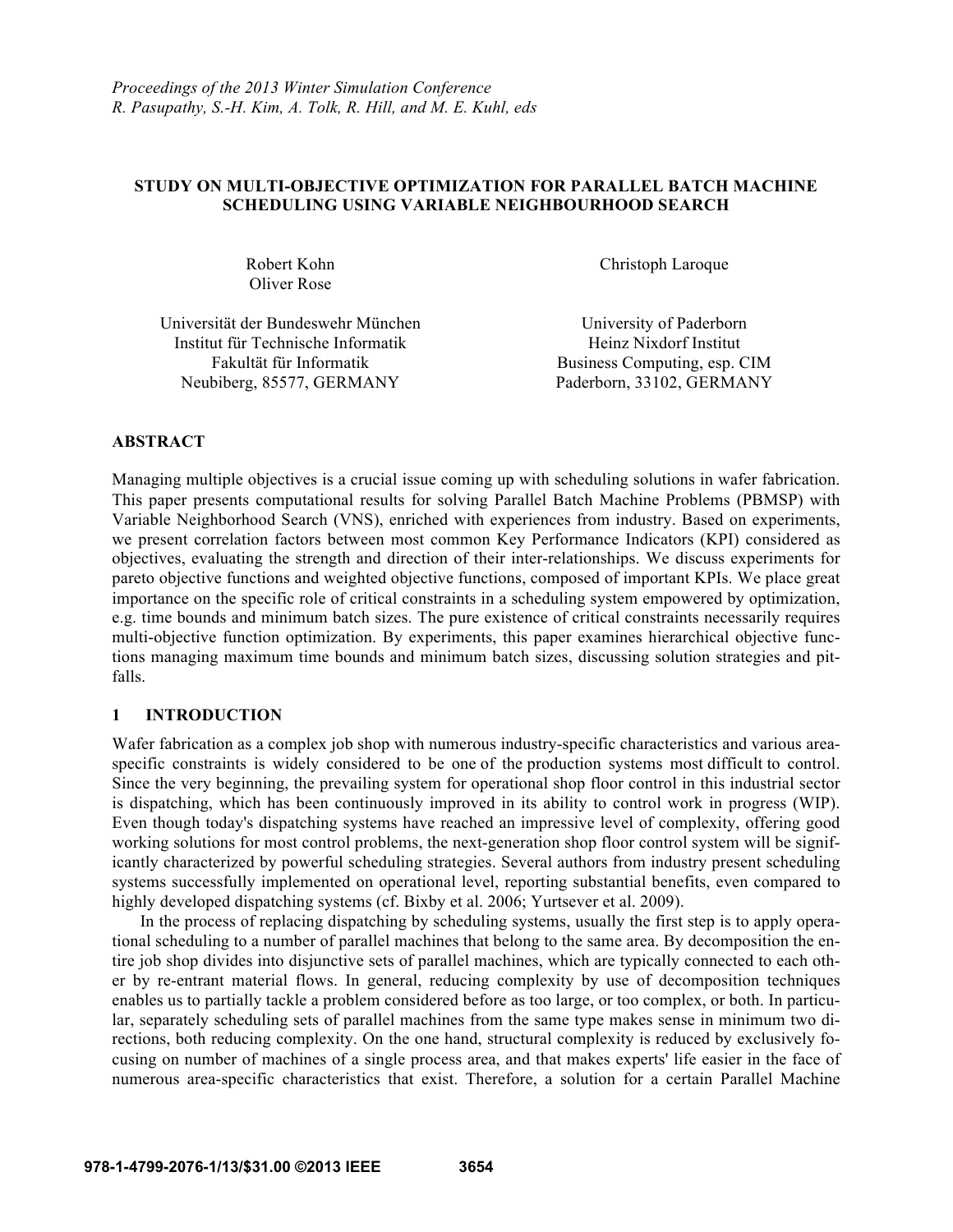Scheduling Problem (PMSP) is intentionally developed to exclusively meet the area-specific requirements emerging in the focused area. On the other hand, we reduce computational complexity, which increases exponentially and results into billions of decision alternatives that finally form a schedule. Solving PMSPs is considered to be one of the most promising use cases in the area of scheduling on operational level. PMSPs seem to be technical feasible and promise to bring substantial benefit.

Especially PMSPs with batching are at the focus of researchers and experts from industry, in the further course of the work mentioned as Parallel Batch Machine Scheduling Problems (PBMSPs). PBMSPs are extensively studied because wafer fabrication batch machines, substantially contribute to lot cycle times, a key performance indicator (KPI) for manufacturing facilities. PBMSPs, usually located in the furnace area covering diffusion and oxidation processes, come with various constraints that are of high importance and need special treatment when developing a scheduling system. Some (critical) constraints may lead to infeasible schedules in certain situations, e.g. minimum batch sizes and maximum time bounds. Especially those critical constraints that could cause invalid solutions during the optimization process warrant attention in every scheduling system concept. Despite those challenges, the scheduling community expects remarkable improvements for KPIs when applying scheduling for PBMSPs; especially in combination with a simulation system that provides job arrival predictions.

Since most PMSPs are proofed to be NP-hard, metaheuristics examined for scheduling problems provide the greater part in research activities. Beside metaheuristics, Mixed Integer Programming (MIP) and Dynamic Programming (DP) that represent exact techniques play an important role - even if only to proof global optima for small problem instances. But, bearing in mind that technological development is not expected to slow down, exact methods combined with decomposition techniques have good chances to assert influence on problem instances with practical dimensions. In the field of population-based metaheuristics, a lot of work has been done to examine Evolutionary Algorithms (EA) and approaches based on Ant Colony Optimization (ACO). With respect to trajectory metaheuristics, we are seeing a considerable amount of literature concentrating around Variable Neighborhood Search (VNS) and Greedy Randomized Adaptive Search (GRASP). So far, the challenge of computational complexity is jointly responded by exact methods, decomposition techniques and powerful metaheuristics.

Researchers have been primarily focused on the issues feasibility and performance when developing optimization models, regardless whether they chose exact or heuristic approaches. Especially for PBMSPs, an optimization models' feasibility to be finally applied on the shop floor relies on various constraints (e.g. incompatible job families, process dedication, time bounds, minimum batch sizes, etc.) that need to be properly considered by appropriate implementations. With respect to performance of optimization methods, researches worked on scheduling procedures characterized by an acceptable ratio between solution quality and computation time. Thus, the community has been primarily fighting challenges related to performance and constraints, the majority in literature addresses scheduling problems with single component objectives. Nevertheless, there still exist countless open questions for scheduling problems with single objectives, the view slightly moves to Multi-Objective Optimization (MOO). For certain PBMSPs incorporating critical constraints that can cause infeasible solutions, MOO emerges as a necessity than an optional feature nice to have.

#### **2 STATE-OF-THE-ART**

As a lead-in to the vast variety of literature dealing with scheduling in the area of semiconductor manufacturing operations, we would like to refer to a recent survey given in (Mönch et al. 2011). In the following, we will give a short review of most important batching heuristics. For a more detailed review of batch scheduling (and dispatching), one will find an extensive overview in (Mathirajan et al. 2006).

Glassey et al. (1991) present the Dynamic Batching Heuristic (DBH) that for the first time incorporates information about future job arrivals, referred to as look-ahead in the following text. Fowler et al. (1992) introduce the more sophisticated Next Arrival Control Heuristic (NACH) that exclusively considers the next job arrival (cf. Fowler et al. 2000; Solomon et al. 2002). Van der Zee proposes the Dynamic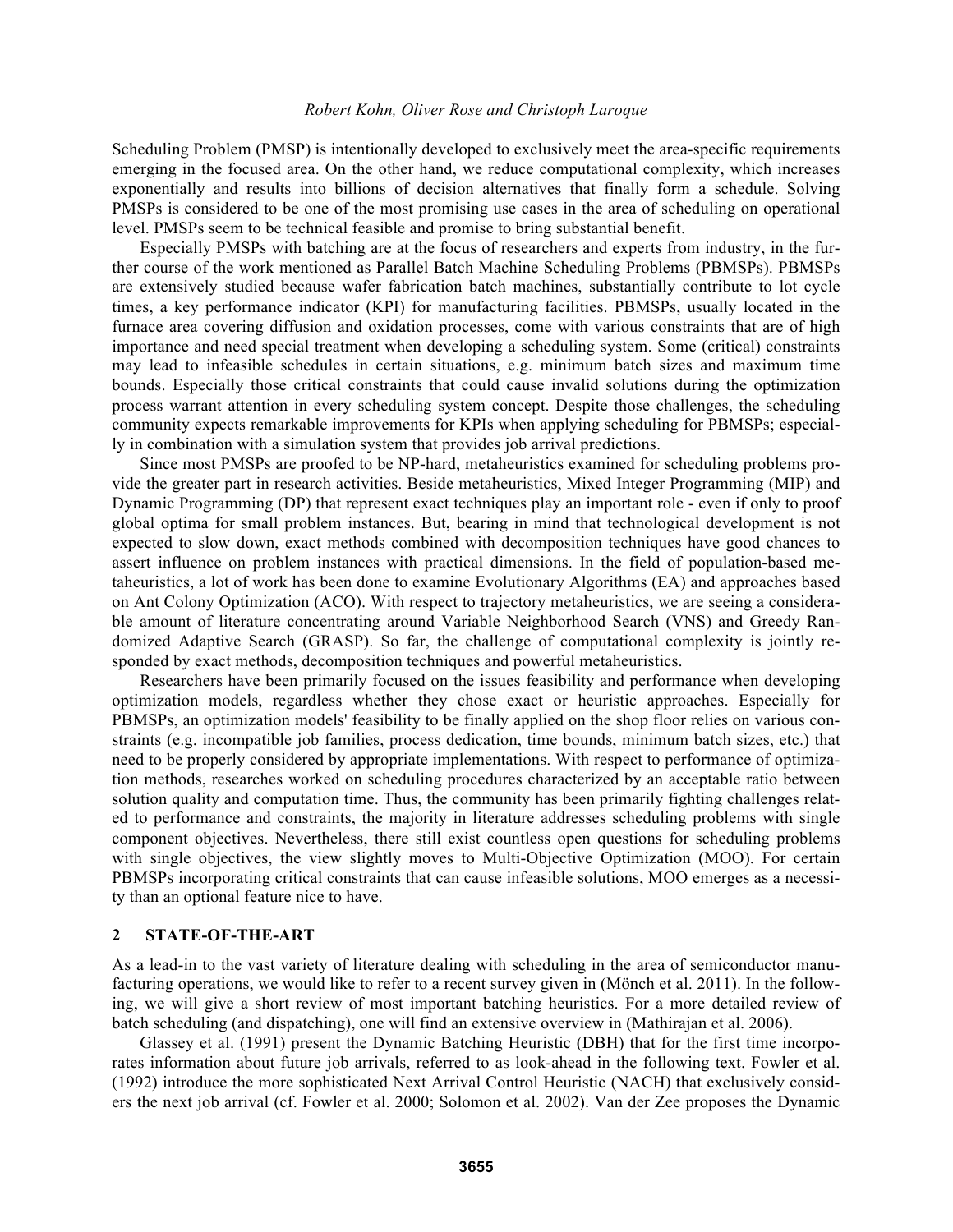Job Assignment Heuristic (DJAH) that also considers look-ahead information (cf. van der Zee 2007). Habenicht and Mönch (2003) discuss batching heuristics combined with Genetic Algorithms (GA) in order to minimize tardiness measures. Balasubramanian et al. (2004) present the Batched Apparent Tardiness Cost (BATC) heuristic for weighted tardiness minimization, empowered by a search scheme based on GA. Gupta and Sivakumar (2006) propose a due-date oriented control strategy using look-ahead information in order to minimize maximum tardiness and number of tardy jobs. Sha also discusses lookahead dispatching heuristics (cf. Sha et al. 2007). Moreover, several batching heuristics aim to minimize total weighted tardiness (TWT) are discussed in (Kim et al. 2010).

In the area of scheduling empowered with optimization methods, there exists a variety of approaches to solve PBMS problems under consideration of various subsets of constraints. Reichelt and Mönch (2006) examine Multi-Population Genetic Algorithm (MPGA) and a Multi-Objective Genetic Algorithm (MOGA) for the PBMSP with the goal to minimize TWT and makespan at the same time. In (Klemmt et al. 2011, Wang et al. 2010, Klemmt et al. 2008) one will find MIP formulations for PBMSPs, which aim to minimize makespan or total weighted tardiness. Only for makespan optimization, Wang and Chou (2010) present a comparison between MIP and approaches based on Simulated Annealing (SA) and GAs, both enhanced with multi-stage dynamic programming (MSDP). Various evolutionary approaches, respectively nature-inspired search schemes based on the GA concept have also been published, e.g. Chiang et al. (2010), Kashan et al. (2008), Malve and Uzsoy (2007), Mönch et al. (2005), Balasubramanian et al. (2004) and Habenicht and Mönch (2003). Damodaran and Velez-Gallego (2011) present a GRASP and an implementation of the SA search in (Damodaran and Velez-Gallego 2012), both in order to minimize makespan. There exist approaches employing the ACO concept in order to minimize TWT for PBMSPs (cf. Mönch et al. 2009, Li et al. 2008, Raghavan and Venkataramana 2006). In Cakici et al. (2013) heuristic algorithms employing VNS schemes are discussed, and compared to a mathematical model developed for the PBMSP with dynamic arrivals and incompatible job families. Almeder and Mönch (2011) study popular metaheuristics applied to the PBMS with incompatible job families in order to minimize TWT; they examine variants of ACO, GA and VNS, and compared their performance. Klemmt et al. (2009) studied PBMS with incompatible job families and dynamic job arrivals, comparing MIP and VNS with respect to TWT minimization. Jula and Leachman (2010) present a algorithm based on Linear-Programming (LP), an approach based on Integer Programming (IP), and a heuristic-based algorithm to solve non-homogenous PBMSPs with non-identical job sizes and incompatible job families. Yugma et al. (2008) present a solution approach based on Simulating Annealing (SA) applied for PBMSPs improving throughput, batch efficiency and flow time factor.

## **3 DESIGN OF EXPERIMENTS**

## **3.1 Experimental System**

The experimental environment primarily consists of a simulation-based optimization framework developed to solve PBMSPs existing in wafer fabrication front-end facilities. The underlying system covers various PBMSPs that differ in their sets of constraints and objectives. For searching improved schedules, we implemented a generalized concept of VNS, offering numerous VNS variants, including most of those mentioned in related literature. The difference between those variants is basically the balance between exploitation and exploration of the search space, beside countless different parameter combinations to choose.

We consider the developed scheduling system as ready-for-pilot on operational level, meaning that we are able to load (and validate) a currently existing problem instance with actual data from fab databases. Followed by the scheduling procedure that creates an improved schedule, which is immediately written back to the manufacturing execution system (MES) for execution. In addition to implemented real-world and real-time features, a model generator offers to create user defined PMSP instances with specific characteristics. A model generating engine generates certain problem instances with specific charac-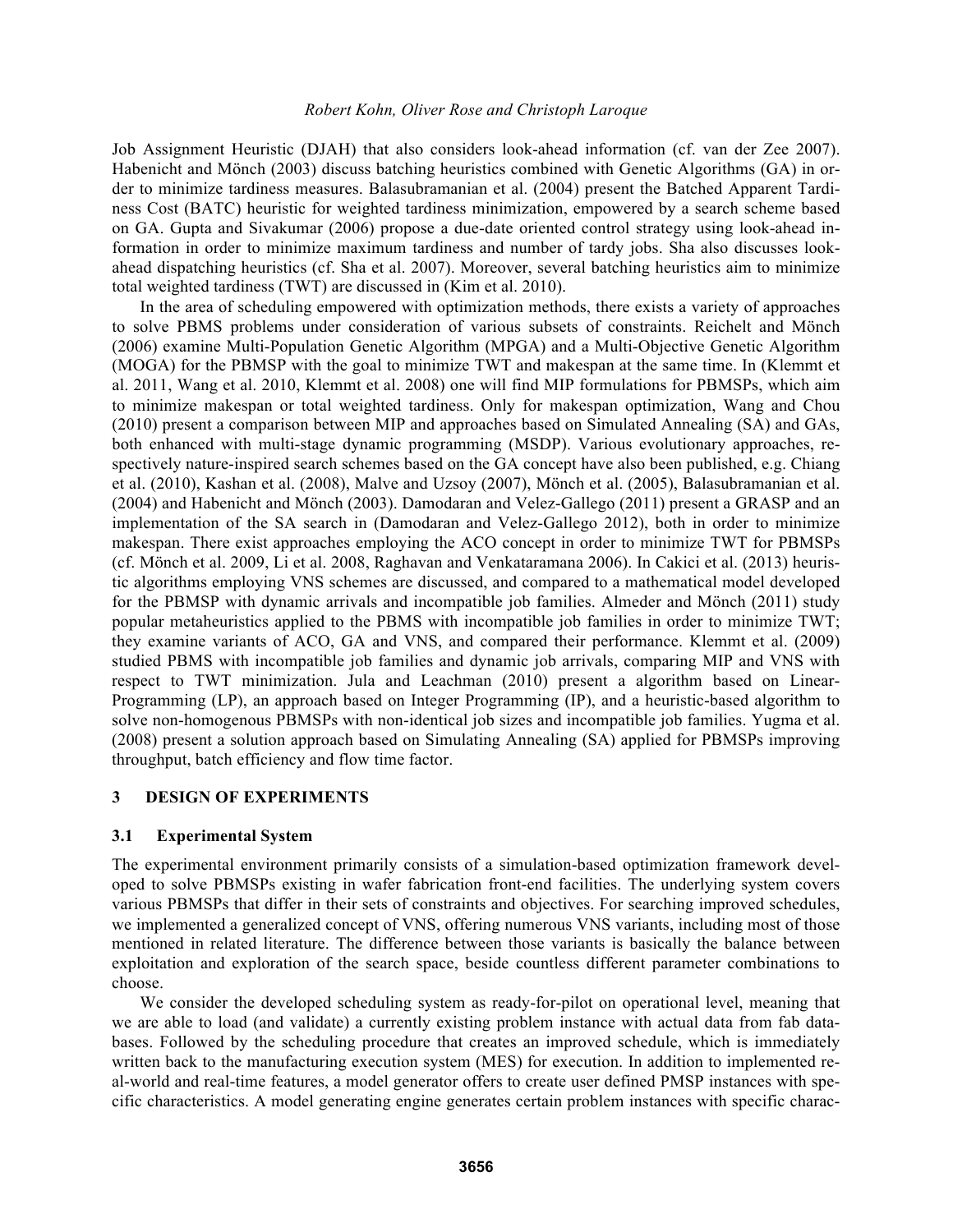teristics basically described by. The model generator sets important model variables using random numbers following standard statistical distributions in order to generate a set of independent model instances that fundamentally show equal characteristics, but also differ slightly from each other. We use a database to establish the data management necessary to run the experimental system in an effective (and comfortable) manner. The entire experiment data representing the input parameters (including the model instances) as well as the and output results is accessible via database connections. The entire system is limited to PMSP instances that do not exceed 5 GB in their compressed size, which equals to the maximum size for a Character Large Object (CLOB). Since large simulation (optimization) experiments often suffer from the lack of computing power and time available, we delegate extensive studies to a High Performance Computing (HPC) cluster with 64 cores connected to the database. The entire system is written in C#, with more focus on code comprehensibility rather than speed in computation, so far.

# **3.2 Parallel Batch Machine Scheduling Problem (PBMSP)**

We describe the scheduling problems examined in this study by use of the  $\alpha|\beta|\gamma$ -classification scheme proposed in Graham (1979). The basic PBMSP under study incorporates unequal processing times, job specific machine dedications, parallel batching with incompatible job families and arbitrarily maximum batch sizes for a job family on a machine. According to the  $\alpha|\beta|\gamma$ -notation, and considering the fact that the objective in our studies is changing and subject to analysis, thus simply denoted with *objective*, we describe the problem with *Rm|Mj,p-batch,incompatible,bmaxj|objective.* The set of implemented performance measures, which basically define objective functions, relates to common KPI, respectively throughput, flow time and tardiness; particularly extended with weights representing different job priority classes. The objective function compounds at least one of those performance measures, but principally numerous combined, with weights or hierarchical. The following list introduces the α|β|γ-notations used throughout the rest of the paper; that are

- *Rm:* unrelated parallel machines (with unequal processing times),
- *M<sub>i</sub>*: machine dedications (a job is dedicated to a restricted set of machines),
- *p-batch:* parallel batching (a number of jobs is processed simultaneously on a machine),
- *incompatible:* incompatible job families (jobs of different families cannot be processed together),
- *bmax<sub>i</sub>*: arbitrarily maximum batch size for a job family on a machine,
- *bminj:* arbitrarily minimum batch size for a job family on a machine,
- $tb_i$ : arbitrary time bound constraint for a job.

The developed scheduling system allows us to examine PBMSPs with an arbitrary chosen subset of listed constraints, and with multi-component objective functions combining common KPIs together. Earlier in this paper we mentioned critical constraints, respectively minimum batch sizes (*bminj*) and maximal time bounds (*tbj*). The basic model extending, we also examine the PBMSPs *Rm|Mj,pbatch,incompatible,bmax<sub>i</sub>,bmin<sub>i</sub>,|objective and*  $Rm|M_i,p$ *-batch,incompatible,bmax<sub>i</sub>,tb<sub>ki</sub>,|objective. The spe*cial intentions of those critical constraints that may cause invalid solutions, and their implicit influence on the objective function that necessarily ends up in a multi-component objective function, is discussed in section 5.3.

Despite of the fact that we are able to compute PBMSPs with dynamic arrivals, respectively  $Rm|M_{ij}r_{ij}p-batch,incompatible, bmax_{ij}|objective$  where  $r_j$  stands for a non-zero release date of a job, and even though considering dynamic arrivals (look-ahead) remarkably contributes to optimization potential, we omitted them in this study. The reason is that we partially chose overall makespan minimization for objective, which would not make much sense when dealing with dynamic arrivals. To avoid any confusion and to keep the experiments in a clear and comparable way, we did not investigate dynamic arrivals in any experiment mentioned in this paper. Consequently, it is also superfluous to consider different utili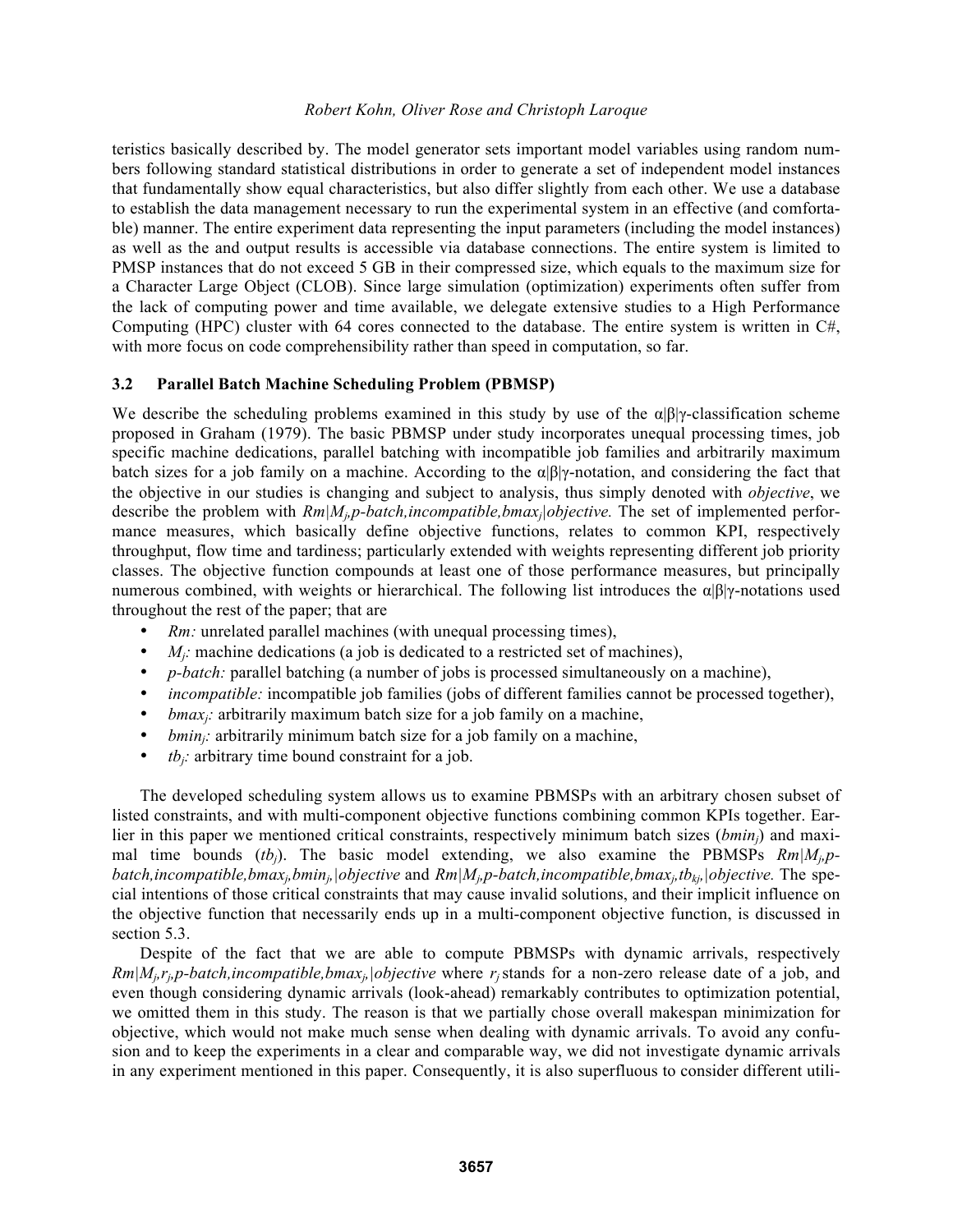zation levels or minimum batch size constraints; this statement holds for PBMSPs without dynamic arrivals.

Within experiments, we consistently investigated three sizes of problem instances, denoted with S(5|150), M(10|300) and L(15|450), where the first parameter represents the number of machines and the second one the number of jobs. The default model settings are given in table 1.

| Model (machines   jobs)  | S(5 150)           | M(10 300) | L $(15 450)$ |  |  |
|--------------------------|--------------------|-----------|--------------|--|--|
| # Machines               | 10                 |           | 15           |  |  |
| $#$ Jobs                 | 150                | 300       | 450          |  |  |
| # Job families           | 10                 |           | 15           |  |  |
| Dedication density       | 0.7                |           |              |  |  |
| Process time [min]       | $U\sim(240,360)$   |           |              |  |  |
| Initial tardiness [hrs]  | $N \sim (0, 24)$   |           |              |  |  |
| Job weights              | $U\sim(1,2,3,4,5)$ |           |              |  |  |
| Maximum batch size [lot] | Const(8)           |           |              |  |  |

Table 1: Default model settings

## **3.3 Variable Neighborhood Search (VNS)**

Mladenović and Hansen (1997) proposed the VNS heuristic based on neighborhood structures used to solve large scale combinatorial problems. The simulation-based optimization framework that we use to solve PBMSPs employs VNS to create optimized schedules with respect to focused objectives. We implemented VNS as an abstraction of the proposed schemes, which allows us to freely configure two nested search levels. Both levels can be parameterized independently from each other, where each search level defines a set of neighborhood structures, the local search procedure (first improvement or best improvement), and the shaking policy managing the shaking range (either constant or increasing). This generalized implementation of VNS covers a wide range of VNS variants described in literature, namely Reduced VNS (RVNS), Variable Neighborhood Descent (VND), Generalized VNS (GVNS), Variable Neighborhood Decomposition Search (VNDS) and Skewed VNS (SVNS). For detailed descriptions see Hansen and Mladenović (2009). By combining strategies and parameter, we get hundreds of VNS search schemes, deterministic variants that only employ local search as well as stochastic variants that manage to escape from local optima. Those variants basically differ in their balance between exploring and exploiting search space. Additionally, the system supports MOO, whereas multiple objectives are combined hierarchically or weighted, or are equally combined in order to improve pareto fronts.

Six neighborhood structures create subspaces of the entire search space by encapsulating a certain set of operations used to modify the schedule. The implemented neighborhoods are defined as follows:

- Merge two batches: find two batches to merge to one of them (and new position).
- Split a batch: find a batch to split and insert the newly emerging batch at a new position.
- Swap two batches: find to batches and swap their positions.
- Move a batch: move a batch to another position.
- Swap two jobs: find two jobs out of different batches and swap them.
- Move a job: find a job and move it to another batch.

Since heuristic search procedures operate on given solutions, we need to provide an initial schedule as start solution for each problem instance. We use dispatching rules executed in a simulation system to generate initial schedules, which also provide reference objective measures for analyzing improvements gained by optimization. We use First-In-First-Out (FIFO) and Earliest Due Date (EDD) as simple dispatching rules. The dispatching interval is set to three minutes, which means that every three minutes the dispatching procedure is executed, which probably results in a new job/batch started. With respect to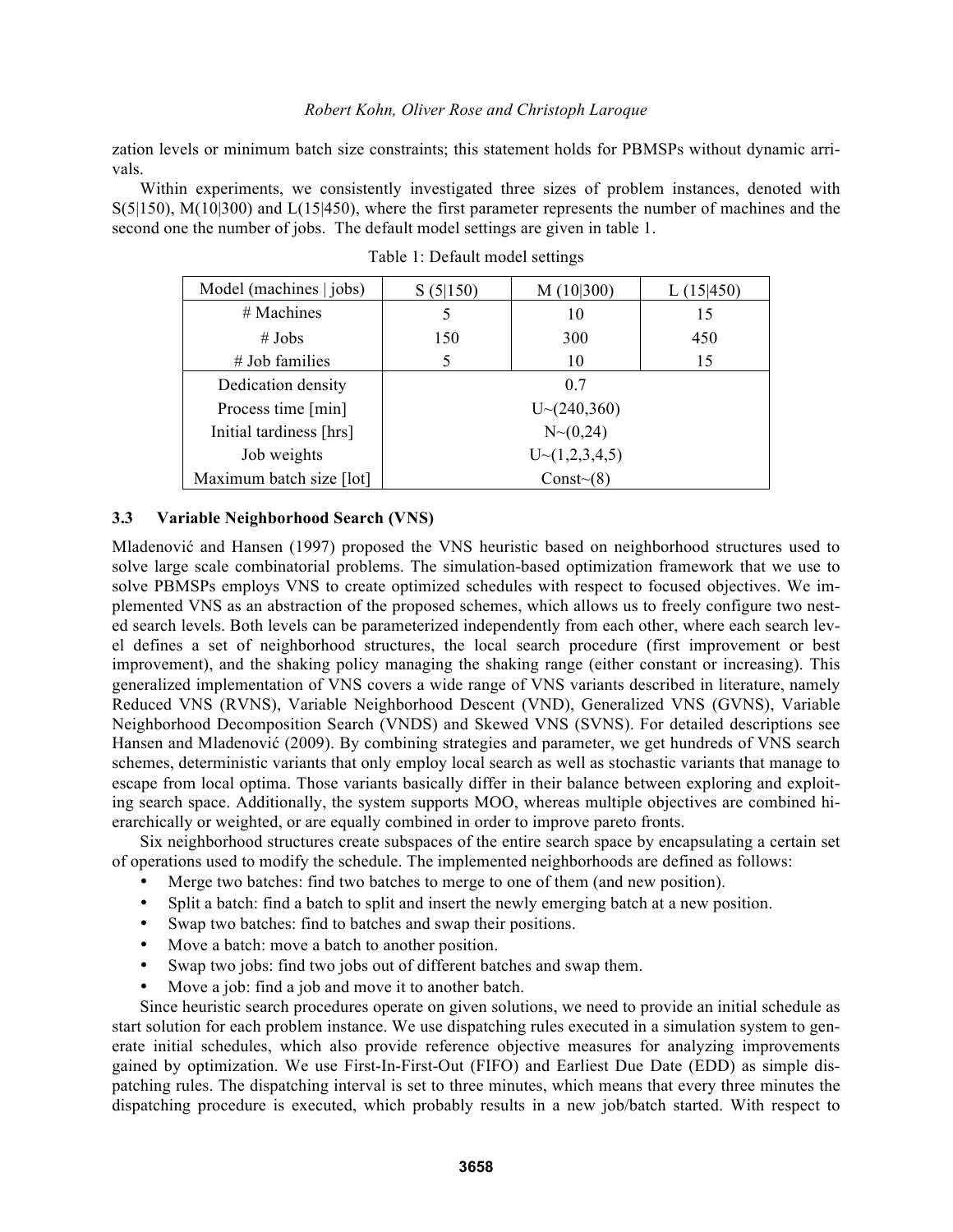more sophisticated, optimizing dispatching heuristics (BATC, NACH) described in literature, we prefer to use simple dispatching rules providing, at least for the purpose of this paper. Because this papers' primary objective is neither to evaluate search method performance, nor to evaluate exact optimization potentials for certain model specifics; it is about MOO for PBMSPs.

For the optimization method we chose VND as appropriate search strategy to demonstrate the effects of MOO focused on two different objectives combined. In this regard, the only exceptional experiment is discussed in section 4 here we examine the correlation factors between a set of KPIs, where each is treated as single component objective. VND can be considered as a deterministic (best improvement) local search strategy operating on a limited set of neighborhoods specifically designed to solve the parallel batch machine problem. There are two reasons justifying our decision to apply a deterministic VNS variant, instead to choose a stochastic one, which has been proven to outperform deterministic approaches. On the one hand, the deterministic behavior of VND reduces the total number of experimental runs, since there is no need to run multiple replications that guarantee a certain level of statistical reliability, in contrast to stochastic VNS derivates. On the other hand, deterministic local search provides a better understanding of scheduling complexity with regard to the size of problem instances. Examination of measured computing times and/or number of search moves, combined with an analysis of improvements by optimization related to performance measures, makes clear whether local optima can be found for certain problems or not, in compliance to given computational deadlines. Additionally, in order to minimize the burden of analyzing averages and variances in experiments, at the same time increasing understandability and reliability of experimental results, we waived the use of stochastic search. In turn, deterministic search avoids analyzing variances resulting from stochastic effects, caused by multiple replications. We also like to point to the fact that potentials in optimization considerably depend on model characteristics. Based on extensive studies, we observed that there do exist non-negligible variances for simulation (optimization) results among a set of independent instances belonging to the same model type.

|  | Table 2: Default VNS settings |  |  |
|--|-------------------------------|--|--|
|  |                               |  |  |

| VNS method                 | VND        |  |  |  |
|----------------------------|------------|--|--|--|
| Deadline [min]             | 10         |  |  |  |
| Dispatching interval [min] | 3          |  |  |  |
| Dispatching rule           | FIFO / EDD |  |  |  |

## **4 CORRELATION OF OBJECTIVES**

Performance measures are mutually interconnected, some are closely interlinked with each other, while others are not. We know about the existence of those relationships, but we do know very little about the magnitudes. In order to develop a better understanding, we designed an experiment to analyze the correlations between a selection of important KPIs, respectively performance measures or objectives. The objectives under study are throughput (THP) and makespan (Cmax), total cycle time (TCT), total weighted cycle time (TWCT), total queuing time (TQT), total weighted queuing time (TWQT), total tardiness (TT) and total weighted tardiness (TWT). The idea behind is to optimize for a specific objective, and then to calculate correlation factors after Pearson's method between the KPI as focused objective and the remaining KPIs. The resulting matrix of correlation factors provides exact values that indicate direction and strength of interdependencies between any combination of two KPIs. Figure 1 shows the results.

From experimental results, the calculated matrix of correlation factors according to Pearson, we derive a few observations that represent the strongest interconnections, given in decreasing order of their magnitudes. THP is an equivalent to Cmax, and both are, as expected, directly and strongly connected. The correlation factor equals to -1 and confirms by experiment that increasing THP as objective directly leads to decreased Cmax, and vice versa. We observed a very strong dependency (nearly 1) between QT and CT as well as between their non-weighted versions WQT and WCT. That makes sense, since both on-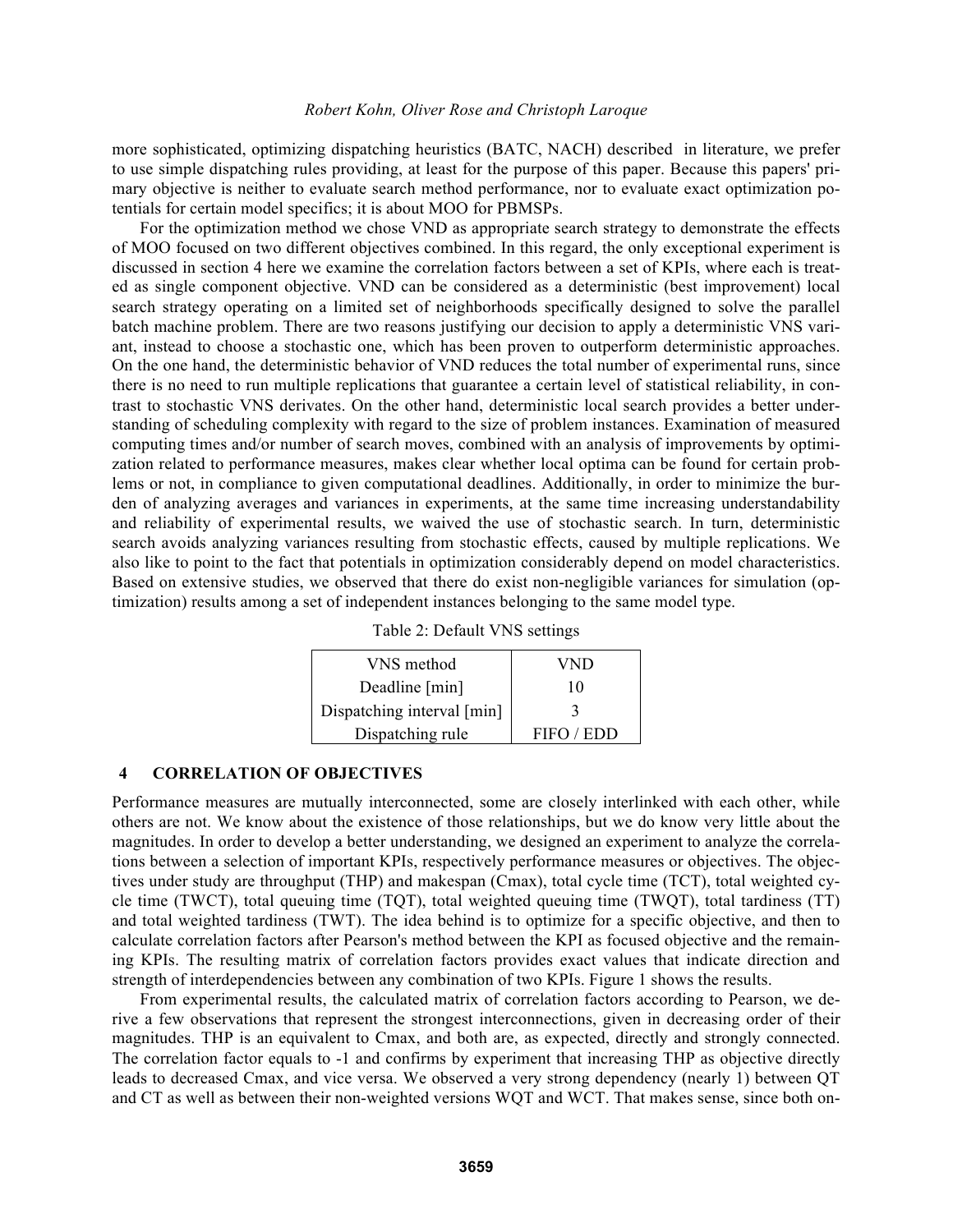ly differ in the portion of processing time. TWT and TT show high values around 0.8 for their correlation factors against each other, in both directions. Very similar, we observed correlation factors around 0.7 between TWCT and TCT, and between TQT and TWQT. Maximizing THP results into lower TCT and TQT, indicated by a correlation value around -0.5. We observed slightly lower impact on TWCT and TWQT, whereas the correlation factor is round about -0.4. Correspondingly, minimizing Cmax leads to lower TCT and TQT, and less directly to lower TWQT and TWCT.



Figure 1: Correlation factors between performance measures

## **5 MULTIOBJECTIVE OPTIMIZATION**

#### **5.1 Pareto Objectives**

For this experiment, we analyze bi-criteria objective functions, which combine two criteria equivalent to each other. The resulting bi-criteria pareto objective function considers solutions as improved if both measures show improvements, accepting that one of them remains unchanged. We consider three objective functions, each composed of two out of makespan (Cmax), total cycle time (TCT) and total tardiness (TT). Consequently, we examine the objective functions denoted with Cmax|TCT, Cmax|TT and TCT|TT. As initial solution and for reference, we use schedules obtained by simulating FIFO or EDD dispatching rules. The results shown in table 4 are given in relation to the initial solution.

Generally we see nearly no difference between the results obtained for the small model S(5|150) and the medium model  $M(10|300)$ , whereas for the large model  $L(15|450)$  considerably less improvements become obvious. The reason is that the deterministic local search scheme (VND) does not reach a local optimum within the given deadline, for the larger model. Interestingly, compared to FIFO and EDD, the results show 6% improvement in Cmax on average. For TCT, we observe 3% improvement, whereas the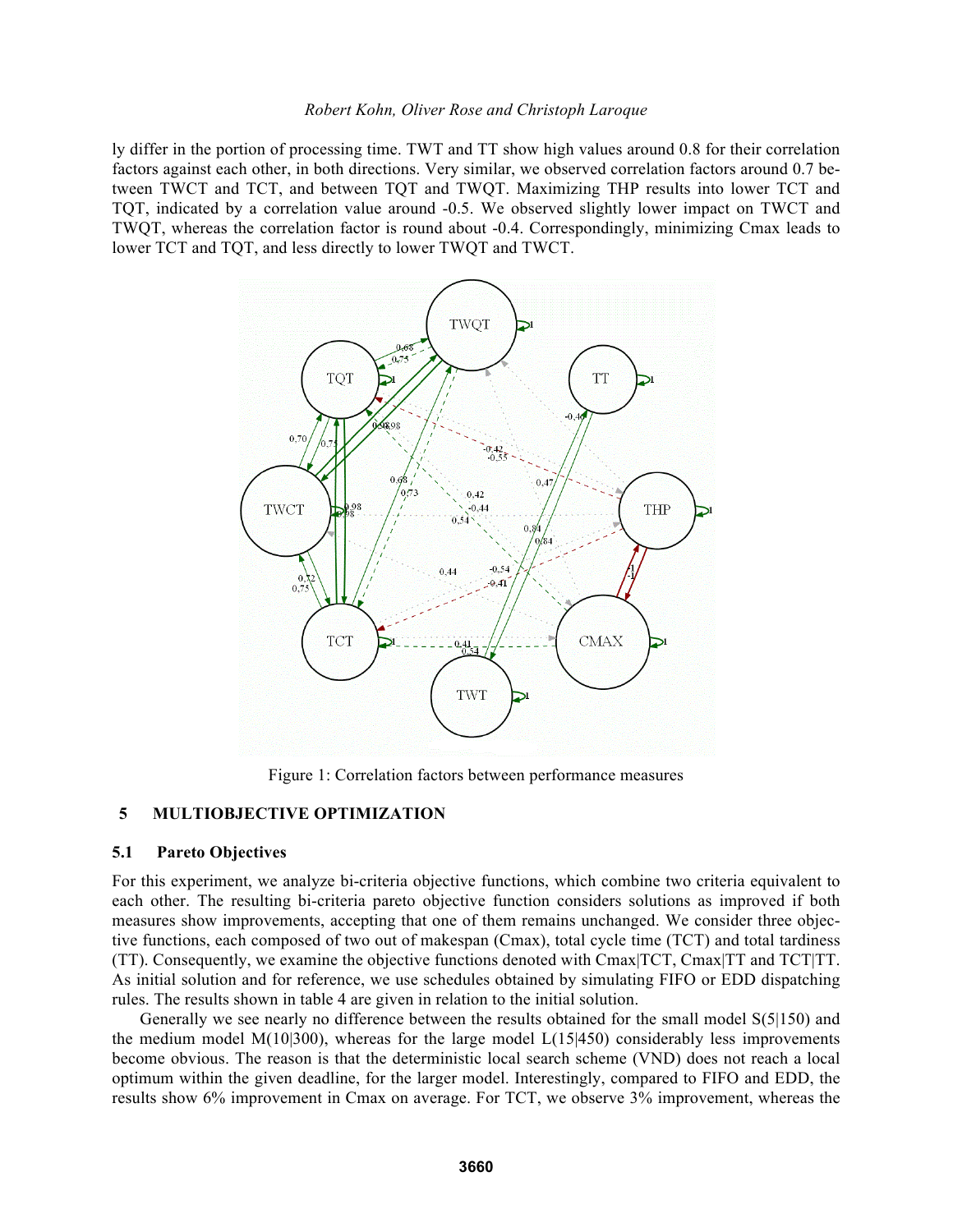lowest improvements show up when focusing on TT at the same time. This effect supports the assumption that TCT and TT contradict. The improvements in TT lie around 2% on average compared to EDD, and up to 14% compared to FIFO. When optimizing for TT, beginning with an initial solution obtained with FIFO, we observe decreasing improvements with increasing model size. This observation is also explainable with the conceptual association between computational complexity caused by model size and the computational deadline limiting the search procedure. Figure 2 shows the results displayed in a scatter plot, where each point represents a single model instance.



Figure 2: Computational results for bi-criteria pareto optimization

### **5.2 Weighted Objectives**

Weighting objectives seems to be a proper strategy to combine multiple objectives. For the purpose of analyzing the effects of weights, we prepared the following experiment. Framed by this experiment, we examine a weighted multi-objective function, consisting of two measures, total cycle time (TCT) and total tardiness (TT). The weights range from zero to one, incremented in 0.2 steps, on the condition that the sum always equals to one. First we normalize both improvements in order to make them comparable. Then the normalized improvements are multiplied by their weights. The normalized and weighted improvements are summed up, and the result finally represents the decision value.

In accordance to the other experiments carried out, we see the worst results in improvements for the large models L(15|450), which leads us to the conclusion that the local search procedure probably does not reach a local optimum. In particular, in a line with the bi-criteria pareto optimization experiment men-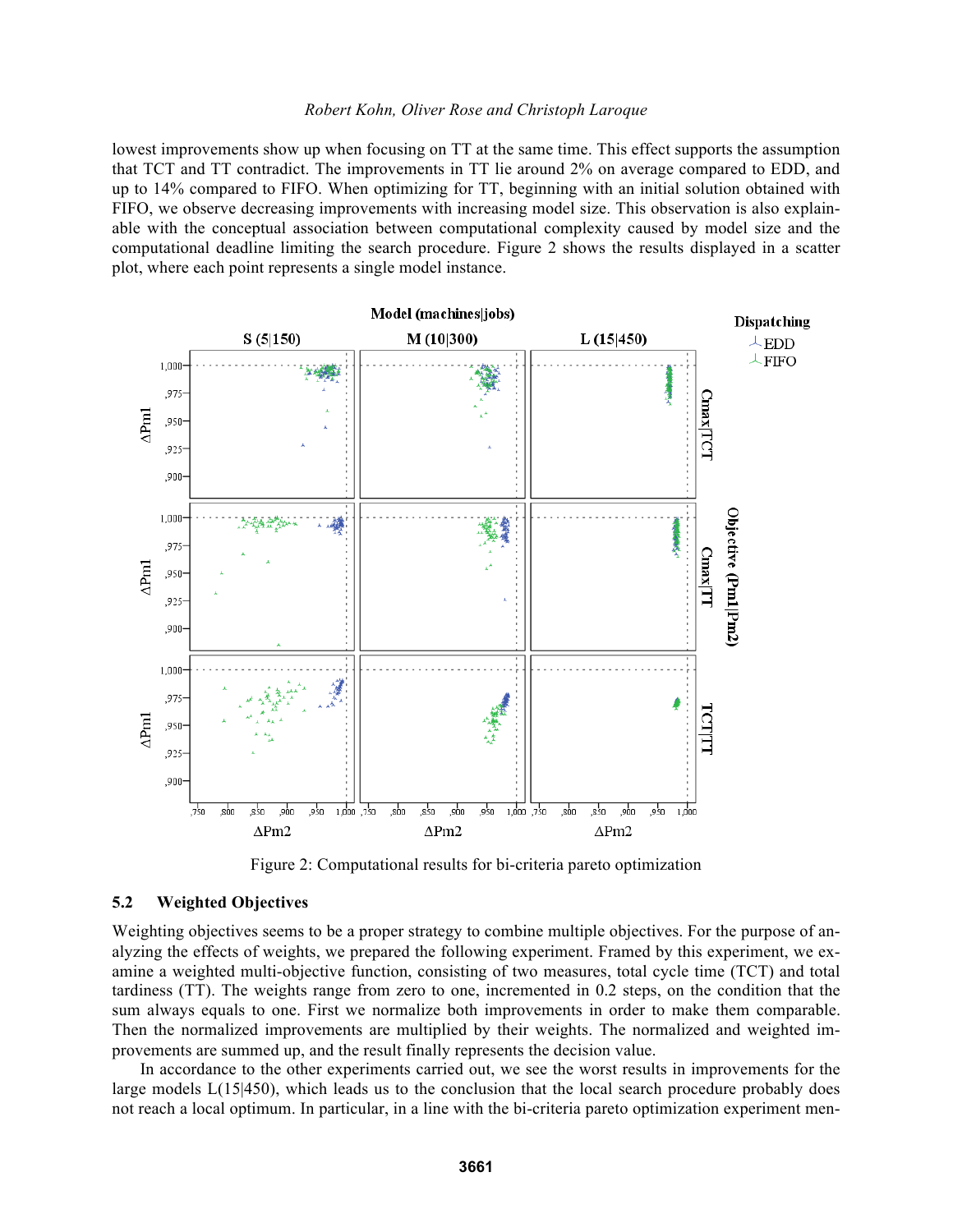tioned before, we see identical results for the equally weighted case  $TCT(0.5)|TT(0.5)$ . We observed maximum 5% improvement in CT compared to FIFO, and up to 2% improvement in TT compared to EDD. Generally we have to say, that for objective functions with weights higher than zero and lower than one, the results strongly resemble each other. Figure 3 shows the results displayed in a scatter plot, where each point represents a single model instance.



Figure 3: Computational results for optimization with weighted objectives

# **5.3 Hierarchical Objectives**

It is most likely, that that there exists no hierarchy comprising the KPIs of interest as objectives, which would sufficiently represent the needs of shop floor control. But there exist special use cases justifying hierarchical structures for objective functions. Such a use case, for example, deals with critical constraints. Critical constraints may cause corrupted schedules, which contain unscheduled jobs, which are treated as undesired violations in our concept. Let us define the terms used in this context to provide a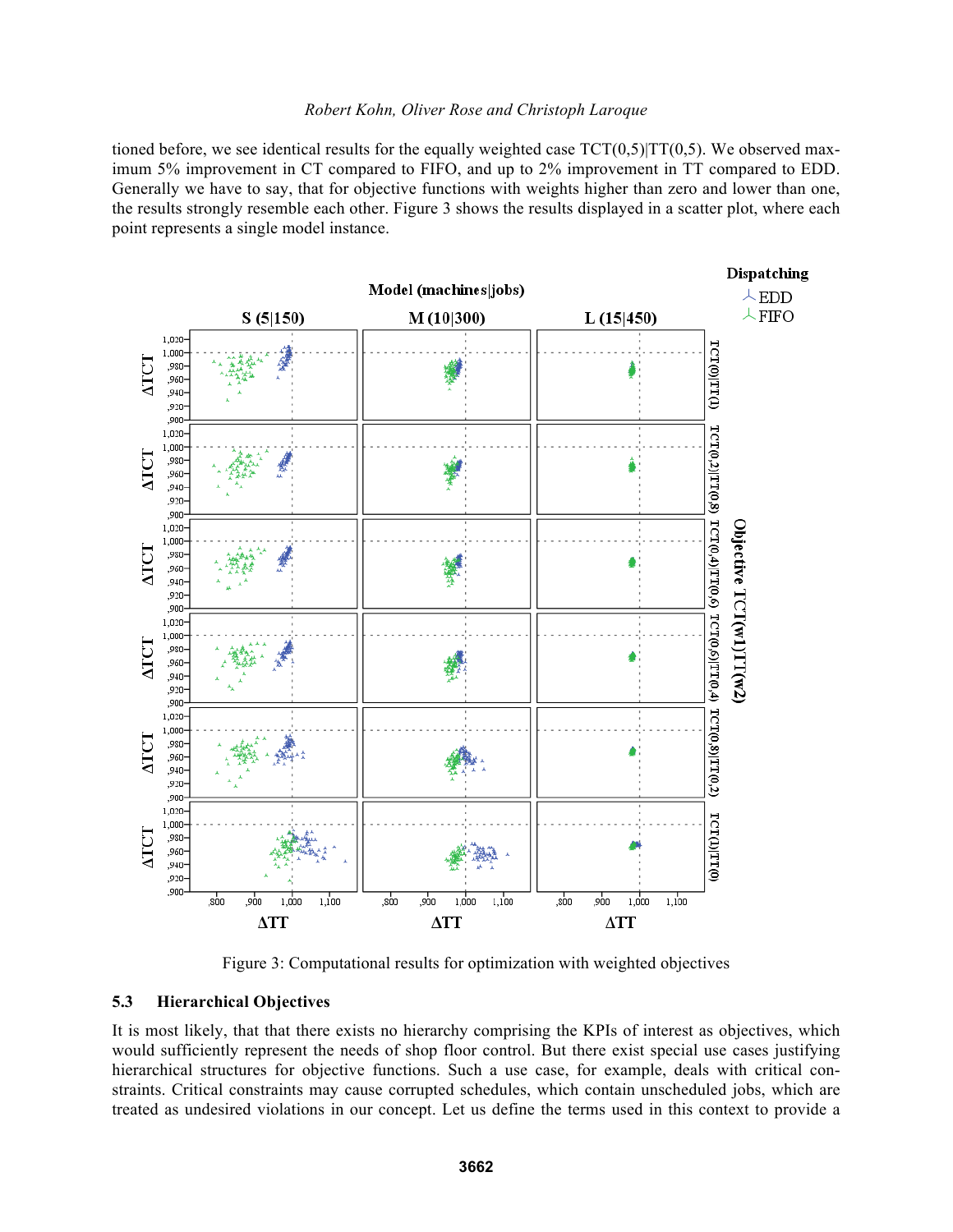clear understanding. When solving PBMSPs, we may have to consider various constraints, and some of them are considered to be critical. Critical means in this context, that for certain problem instances, some (critical) constraints may cause corrupted schedules, here defined as schedules that contain a number of unscheduled jobs. This means, there might exist an amount of jobs left unscheduled due to one or more non-satisfied constraints, respectively critical constraints. During our studies, we identified two important critical constraints: job specific time bounds and minimum batch sizes.

When solving problem instances with critical constraints, we face the challenge of corrupted schedules, which contain a number of unscheduled jobs due to violated constraints. In case of an exact optimization method used to create the schedule, we have the proof that there exists no schedule that contains the entire amount of jobs fulfilling required conditions. In case of a heuristic scheduling procedure, we do only know that the method does not lead to a schedule that contains all jobs with respect to constraints. But both approaches, exact and heuristic, suffer from the same problem: the potential risk of a situation in which we do not have properly scheduled all the jobs.

Usually scheduling problems are defined in such a way that the entire amount of available jobs is required to be scheduled properly with respect to given constraints, without any exceptions. This requirement (to not allow any unscheduled jobs) combined with critical constraints consequently leads to the risk of invalid solutions. Put another way, we face the danger to be confronted with situations where no valid solution/schedule is available. That risk is not acceptable to shop floor control systems.

Strictly speaking, although it is highly desired to avoid violations in terms of unscheduled jobs, it is not necessarily required. Practitioners would prefer bad schedules instead of no schedules. This brings us to relax the requirement that requires all jobs to be properly scheduled. At that point we discover a new problem with respect to optimization. Imagine a scheduling problem with critical constraints and an objective that is meant to minimize a performance measure related flow time or on-time delivery. By optimization, no matter which kind of method applied, the resulting schedule would be most likely corrupted to a large extent. As a result, the corrupted schedule would contain a remarkable number of unscheduled jobs due to violated constraints, and a very low objective value as targeted by the objective function.

It comes down to the fact that it becomes unavoidable to somehow punish the optimizer for creating violations. Introducing a penalty system into the optimization process is an option. A similar approach to overcome that problem is to treat the number of violations, respectively the amount of jobs that remain unscheduled caused by constraints, as an objective. For this paper, we introduced a performance measure that equals to the number of job violations. During the optimization process, we treat any unscheduled job as undesired violation. Since avoiding violations is our top priority, we studied a combined objective function that hierarchically connects two objectives, first the number of violations and secondly an arbitrarily chosen objective measure.

## **5.3.1 Time Bound Constraints**

Time bounds are common practice in wafer fabrication front-ends, driven by quality issues. We most often observe time bounds between operations in the wet chemistry area and furnace operations. Time bounds basically intend to limit unwelcome oxidation processes of the substrate, which happens while the job/lot is waiting for the next process under atmospheric conditions. Once a time bound is violated, the job needs separate treatment by experts, and this additional procedure is unwanted. When creating and improving schedules for the furnace area, it is top priority to avoid time bound violations: First of all because time bound violations increase the risk of quality problems, secondly because violated time bounds require separate treatment, which in particular ties up human resources. We like to refer to dispatching and scheduling approaches that also deal with time bound management (Ham and Fowler 2008; Klemmt et al. 2012; Mason et al. 2007).

For this experiment, we defined an objective function that contains two objectives in hierarchy, primarily the number or violations and secondarily total cycle time. We examined ten different time bound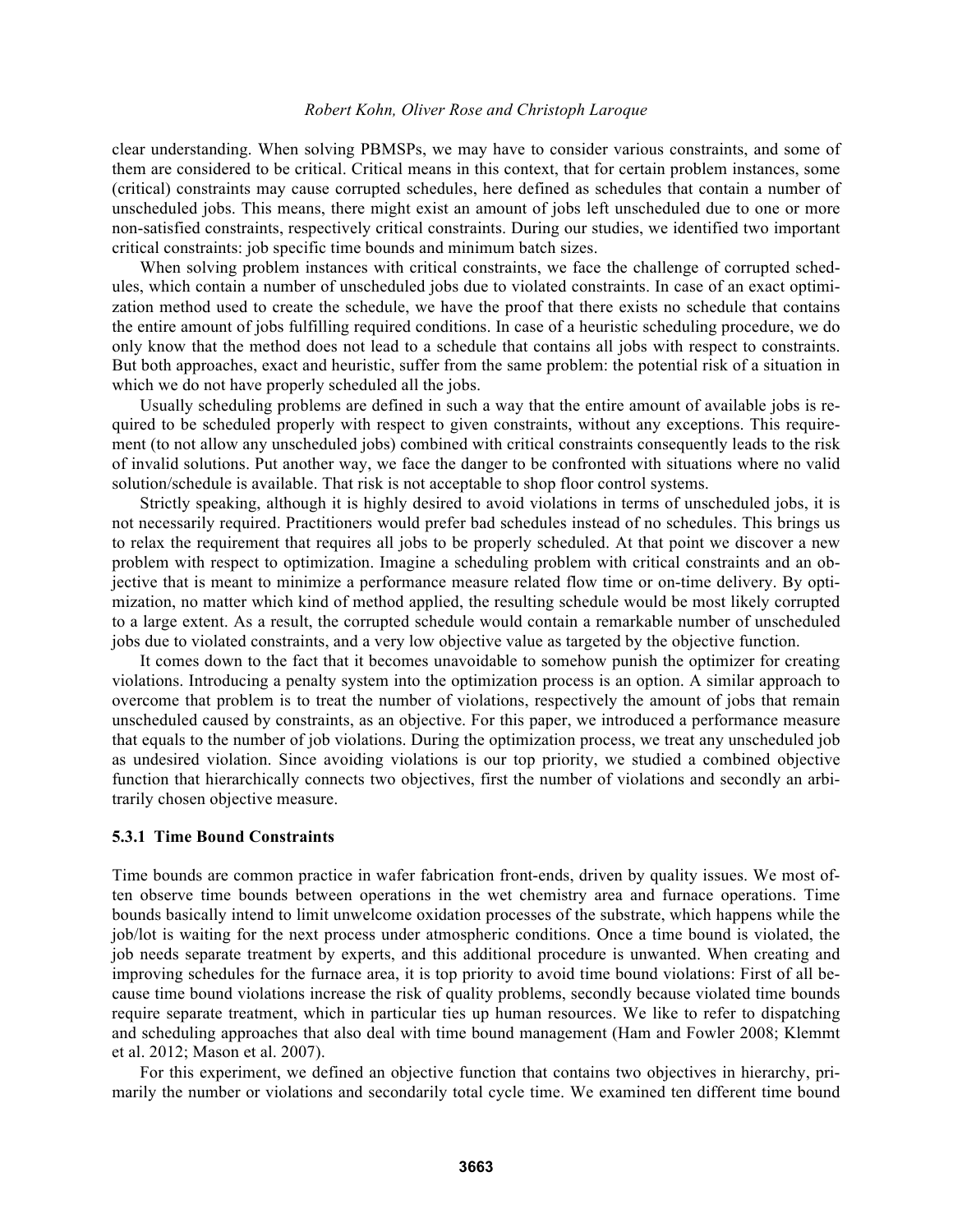schemes, which represent uniformly distributed time bounds between zero and a multiple of the expected makespan ( $EM = 1800$  min). The EM is calculated by use of the theoretical throughput of the system, mainly defined by the number of machines and their distribution of processing times, in relation to the number of jobs. FIFO dispatching serves as initial solution and reference for improvements. Table 6 shows experimental results, where V denotes the total number of unscheduled jobs in cause of violated time bounds, ΔV describes the improvement in terms of prevented time bound violations compared to FIFO dispatching, CT stands for the average cycle time, and  $\Delta$ CT represents the improvement in average cycle time compared to FIFO. Figure 4 shows a boxplot visualizing the total number of time bound violations depending on model size and time bound schemes. Figure 5 shows the prevented time bound violations displayed in a scatter plot, where each point represents a single model instance.



Figure 4: Computational results for hierarchical MOO with time bounds (1)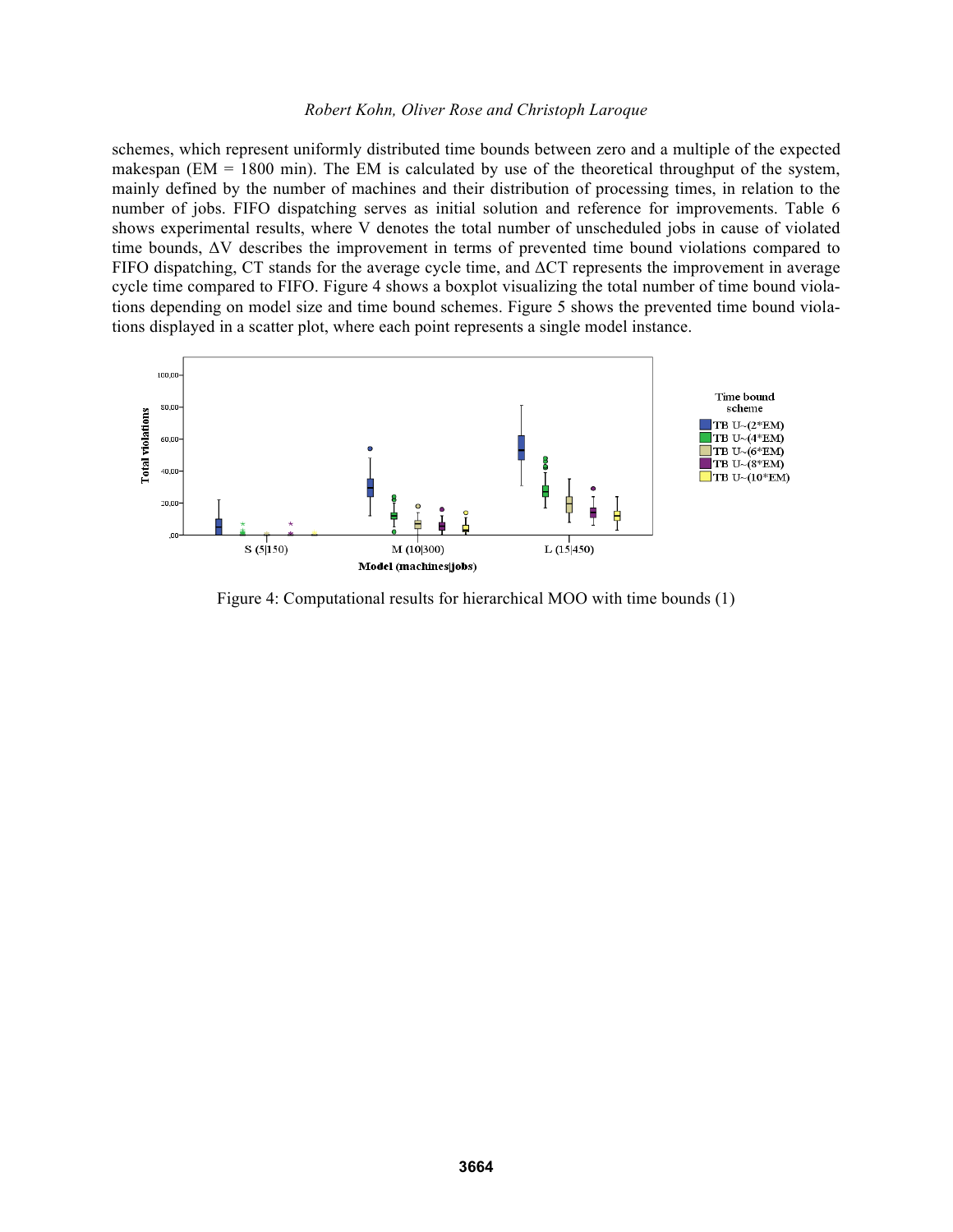



Figure 5: Computational results for hierarchical MOO with time bounds (2)

At this point we like to reflect the necessity of considering violations as a part of an objective function, and then present an idea for an improvement. First, we would like to make clear why violations need to be a part of an objective function for scheduling problems characterized by time bounds. Imagine a system with a single objective function aimed to minimize makespan, queuing times, cycle times or tardiness, and characterized by time bounds. An optimization system, regardless if it is of exact or heuristic type, would seek for solutions with increased number of violations that consequently results in lower objective values caused by a minimized number of scheduled jobs contributing to above mentioned performance measures. In this study, we managed violations by minimizing the total number of violations.

From our point of view, this will not entirely satisfy our needs. We propose, instead of counting the total number of violations as objective, a more sophisticated objective measure; total violation time. We define the total violation time is calculated as the sum of all violation timeouts. The idea behind is to distinguish between *soft* and *hard* violations, those jobs which slightly missed the deadline and those which are clearly behind. We like to illustrate the desired effect with a simple example. Assuming we have to choose between two solutions, the first shows two *soft* time bound violations and the second suffers from a single job with a *hard* time bound violation. From practitioners point of view, we clearly would choose the solution with two *soft* violations, because the more the time bound is exceeded, the more trouble with quality issues emerge. In an immediate sense, such a distinction becomes possible with total violation time as an objective, in contrast to the total number of violations. Consistently pursuing this idea, and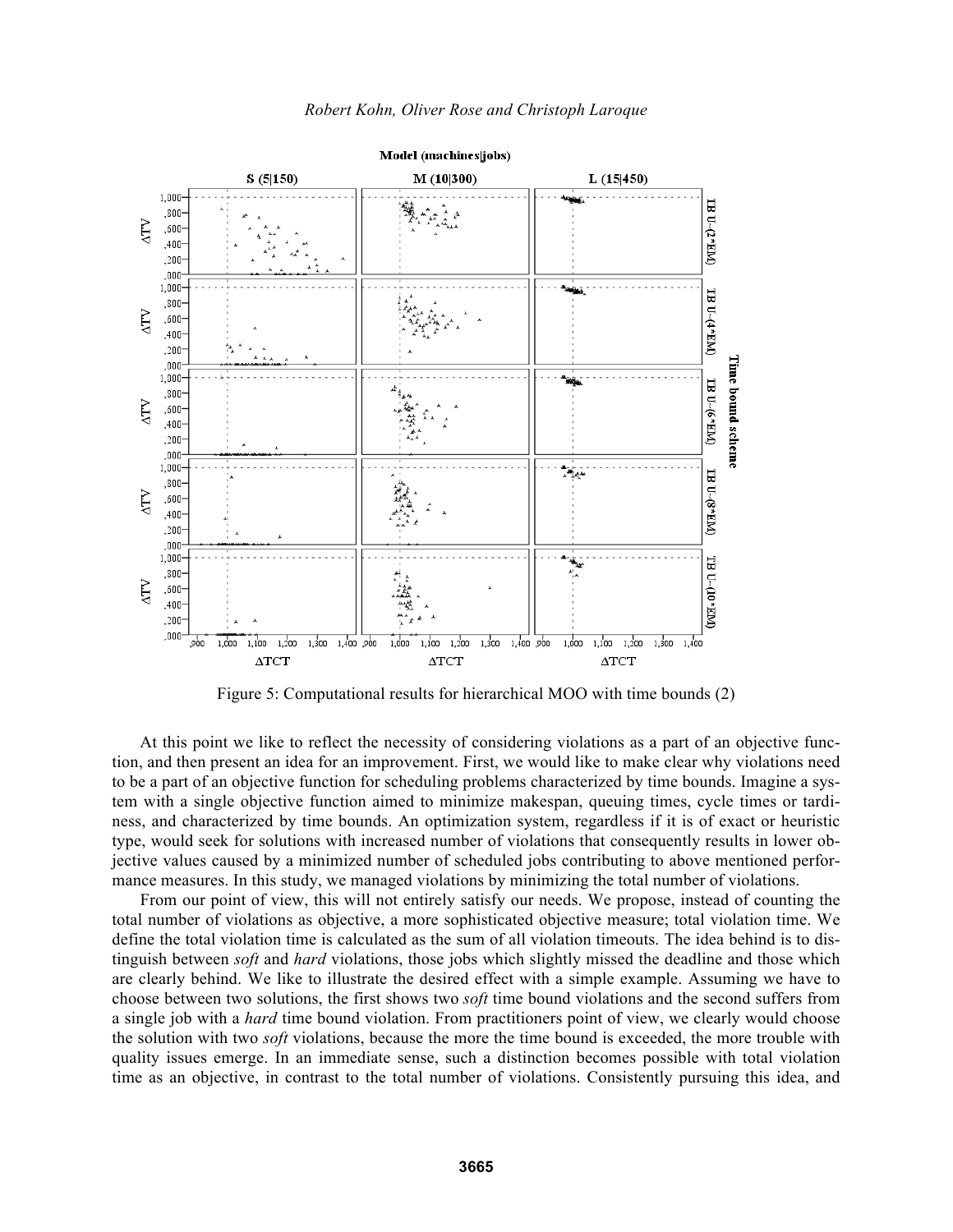considering the fact that we often deal with priorities in terms of weighted jobs, we come to the point that total weighted violation time should be an important part of an objective function.

## **5.3.2 Minimum Batch Size Constraints**

Minimum batch size constraints represent a lower threshold for the number of wafers or jobs within a batch. They are usually set due to three reasons: a) as a requirement that guarantees process stability, b) as a lower threshold that prevents too small batches, driven by economic concerns c) as planning value that aims on factory performance according to theory of operation curve management (OCM).

In order to guarantee process stability, it is often required to keep the amount of substrates (wafers) inside the reactor constant, across all runs. Usually the reactor is completely filled at maximum capacity with wafers. In those cases in which the proposed batch counts less wafers than reactor's maximum, the reactor's wafer-slots left free are filled with non-productive wafer. In this case, those non-productive wafer do only have one intention: to guarantee the required heat capacity inside the reactor during the process. A certain amount of non-productive wafers are always stored inside the machine, for fast access without any considerable delay. If those are not sufficient, it is required to additionally request nonproductive wafers, to be delivered as non-productive lots from somewhere in the fab.

In this case, a minimum batch size as a requirement that intends to prevent process runs with an unwanted ratio between productive and non-productive wafers, driven by economic concerns. Another reason could lie in an insufficient supply system for non-productive wafers. Summarized, for some reasons, it may necessarily be required to create batches that count a minimum number of wafers in sum provided by their batch partners.

However, during our studies we came to the point that a minimum batch size constraint is rarely a necessary constraint due to the facts mentioned above, rather it is used as a planning and control value. We strongly recommend to distinguish between minimum batch size thresholds considered as necessary constraints and planned batch sizes resulting from performance considerations. We made the experience that planned batch sizes are often declared as minimum batch sizes, non-beneficial for scheduling problems. It is true, that dispatching systems and even scheduling systems without any look-ahead information about incoming jobs from upstream, do need a planned batch size considered as a minimum threshold. Depending on the utilization level, there exists an optimal batch size value, which should not be exceeded by dispatching actions. In contrast to that, if a dispatching or scheduling system has information about future job arrivals, there is no need for planned batch sizes anymore.

At this point, we like to discuss a problematic situation that can be described as the minimum batch size dilemma for batch schedule optimization. We take it as a fact, that there exists a minimum batch size constraint, which is intended to promote or prevent a certain situation. Taking for granted that the entire amount of jobs need to be scheduled without exceptions, and taking minimum batch size constraints into account, there exist scheduling problems for which no valid solution exists. Such problem instances suffer from a number of unscheduled jobs, which neither fit into one of existing batches nor fulfill the minimum batch size constraint. In order to guarantee a valid solution at any time, and for any problem instance, it is necessary to relax the premise that requires finding a schedule without any unscheduled jobs. Consequently we are forced to allow jobs that remain unscheduled. And as a consequence of this, it is necessary to consider the amount of unscheduled as an additional objective. Because if not, the optimizing procedure would seek for solutions with an increased number of unscheduled jobs in order to reduce common objectives like cycle time or tardiness. And that is the point where the dilemma arises. When taking the number of unscheduled jobs as part of an objective function, the optimization system primarily strives for a low number of unscheduled jobs, and secondarily improves objectives we actually focus on.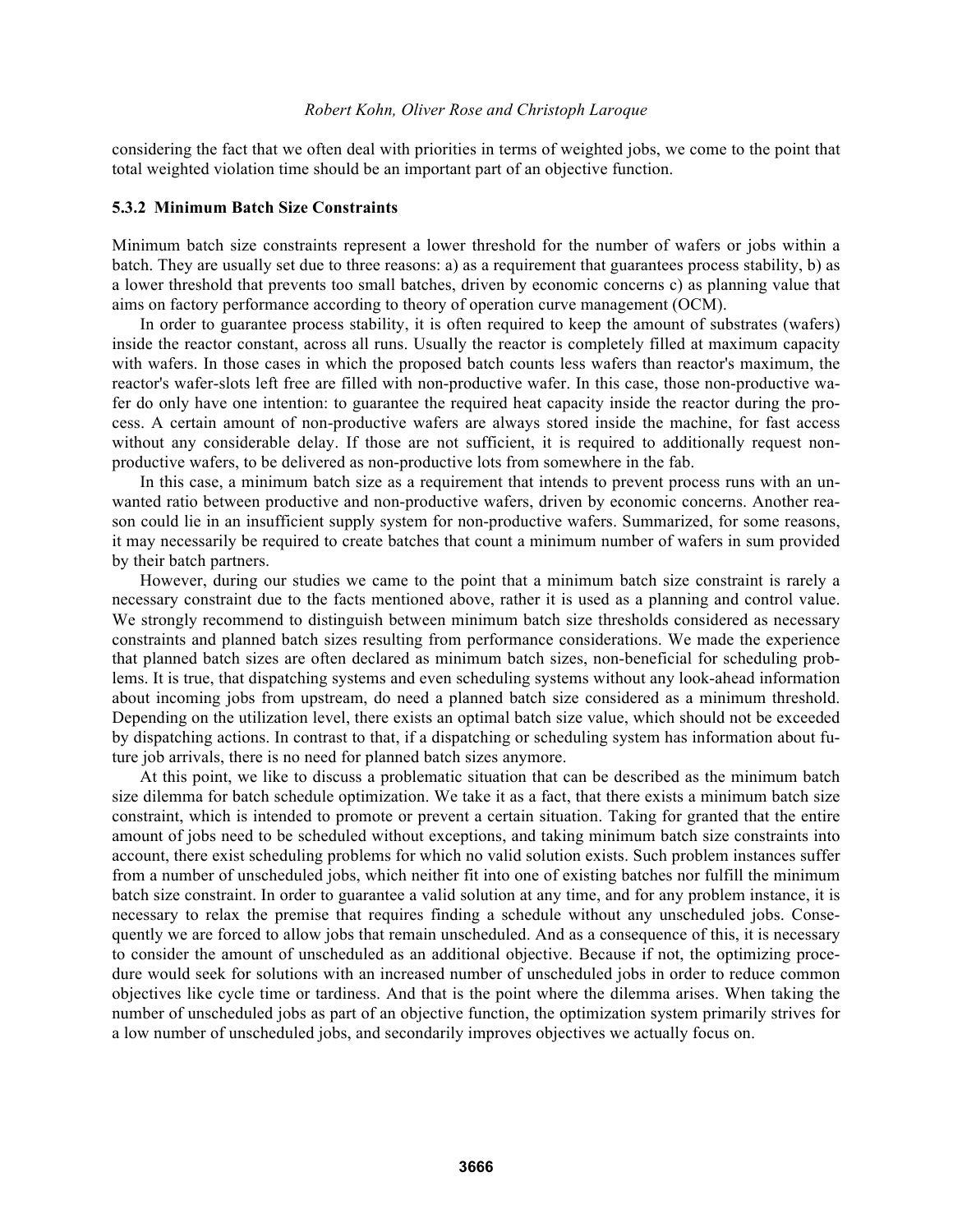# **6 CONCLUSIONS**

Our experiments show that the complexity border for a deterministic local search procedure, which is allowed to proceed 10 minutes, lies beyond problem instances with 10 machines and 300 jobs. What we want to say is, that our implementation of VND most often reached an optimum within 10 minutes for the M(10|300) problem instance. As shown in previous studies, the presented experiments confirm that PBMS without dynamic job arrivals only shows very slightly better results compared to dispatching, unfortunately. This is due to the fact that batch scheduling benefits to a large extend rely on job arrival predictions. As a general statement, we can say that we gain up 5% improvement for common performance measures. We observed 6% improvement in makespan, 4% improvement in average cycle time, and 2% improvement in average tardiness. The existence of critical constraints, time bounds and/or minimum batch size, requires multi-objective functions appropriately considering situations with unscheduled jobs caused by violated constraints. In this case, hierarchical structures for multi-objective functions lend themselves.

With respect to minimum batch size, we state that batch scheduling usually needs minimum batch size constraints, if no look-ahead information is available. In order to guarantee a valid schedule at any time, minimum batch size constraints result in the permission to allow a number of unscheduled jobs. The permission for unscheduled jobs requires an objective function that considers unscheduled jobs to a large extent. Finally, unscheduled jobs as a part of an objective function potentially reduces performance measure improvements we are actually interested in. This is what we call the minimum batch size dilemma for scheduling.

We also emphasize that beside performance issues, an appropriate objective function carefully considering important needs, will determine the success of an operational scheduling system in the long run. For PBMSPs, this means that we have combined various measures into an objective function. Beside common local scope objectives usually focused on weighted cycle time and weighted tardiness, it is important to consider the effect of locally optimized decisions on downstream operations. That is of considerable importance in order to keep improvements remaining throughout the following operation(s). Since PBMSPs under optimal conditions rely on job arrival predictions, which always come with errors, it appears necessary to incorporate prediction errors into the decision process as a part of a multi-objective function.

# **ACKNOWLEDGEMENTS**

We like to thank our colleges from Infineon Technologies for their support at any time. Special thanks go to Jens Doleschal and Manfred Benesch from Dresden University of Sciences who maintain server and systems essential for our experiments with all their expertise and commitment. This work was supported by Grant 13N11588 of the Federal Ministry of Education and Research Germany.

# **REFERENCES**

- Almeder, C., and L. Mönch. 2011. "Metaheuristics for scheduling jobs with incompatible families on parallel batching machines." *JORS* 62(12):2083–96.
- Balasubramanian, H., L. Mönch, J.W. Fowler, and M.E. Pfund. 2004. "Genetic algorithm based scheduling of parallel batch machines with incompatible job families to minimize total weighted tardiness." *International Journal of Production Research* 42(8):1621–38.
- Bixby, R., R. Burda, and D. Miller. 2006. "Short-Interval Detailed Production Scheduling in 300mm Semiconductor Manufacturing using Mixed Integer and Constraint Programming." In *The 17th Annual SEMI/IEEE Advanced Semiconductor Manufacturing Conference (ASMC 2006),* 148–54.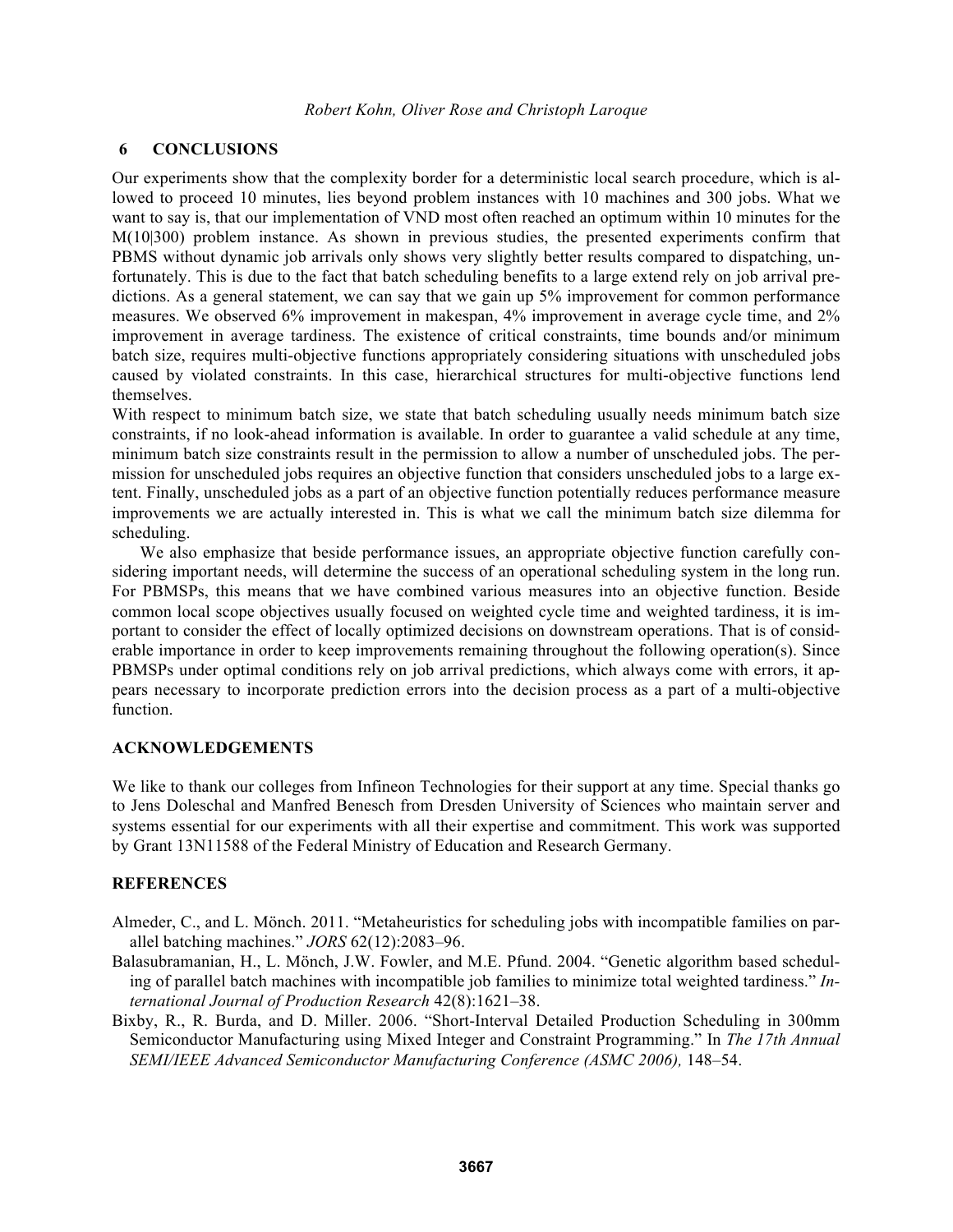- Cakici, E., S.J. Mason, J.W. Fowler, and H.N. Geismar. 2013. "Batch scheduling on parallel machines with dynamic job arrivals and incompatible job families." *International Journal of Production Research* 51(8):2462–77.
- Chiang, T.-C., H.-C. Cheng, and L.-C. Fu. 2010. "A memetic algorithm for minimizing total weighted tardiness on parallel batch machines with incompatible job families and dynamic job arrival." *Computers & Operations Research* 37(12):2257–69.
- Damodaran, P., and M.C. Vélez-Gallego. 2012. "A simulated annealing algorithm to minimize makespan of parallel batch processing machines with unequal job ready times." *Expert Systems with Applications*  39(1):1451–8.
- Damodaran, P., M.C. Vélez-Gallego, and J. Maya. 2011. "A GRASP approach for makespan minimization on parallel batch processing machines." *Journal of Intelligent Manufacturing* 22(5):767–77.
- Fowler, J., D. Phillips, and G. Hogg. 1992. "Real-time control of multiproduct bulk-service semiconductor manufacturing processes." *Semiconductor Manufacturing, IEEE Transactions on* 5(2):158–63.
- Fowler, J.W., G.L. Hogg, and D.T. PHILLIPS. 2000. "Control of multiproduct bulk server diffusion/oxidation processes. Part 2: multiple servers." *IIE Transactions* 32(2):167–76.
- Glassey, C., and W. Weng. 1991. "Dynamic batching heuristic for simultaneous processing." *Semiconductor Manufacturing, IEEE Transactions on* 4(2):77–82.
- Graham, R., E. Lawler, J. Lenstra, and A. Rinnooy Kan. 1979. "Optimization and Approximation in Deterministic Sequencing and Scheduling: a Survey." In *Discrete Optimization II Proceedings of the Advanced Research Institute on Discrete Optimization and*. Annals of Discrete Mathematics. Elsevier Science.
- Gupta, A.K., and A.I. Sivakumar. 2006. "Optimization of due-date objectives in scheduling semiconductor batch manufacturing." *International Journal of Machine Tools and Manufacture* 46(12–13):1671–9.
- Habenicht, I., and L. Mönch. 2003. "Simulation-based assessment of batching heuristics in semiconductor manufacturing." In *Proceedings of the 35th Winter Simulation Conference*, edited by S.E. Chick, P.J. Sanchez, D.M. Ferrin and D.J. Morrice, 1338–45. WSC '03. ACM.
- Hansen, P., N. Mladenovi´c, J. Brimberg, and J.A.M. P´erez. 2009. "Variable Neighborhood Search." In *Handbook of metaheuristics*, edited by M. Gendreau, and J.-Y. Potvin. International Series in Operations Research & Management Science. New York. Springer.
- Jula, P., and R.C. Leachman. 2010. "Coordinated Multistage Scheduling of Parallel Batch-Processing Machines Under Multiresource Constraints." *Operations Research* 58(4-Part-1):933–47.
- Kashan, A.H., B. Karimi, and M. Jenabi. 2008. "A hybrid genetic heuristic for scheduling parallel batch processing machines with arbitrary job sizes." *Computers & Operations Research* 35(4):1084–98.
- Kim, Y.-D., B.-J. Joo, and S.-Y. Choi. 2010. "Scheduling Wafer Lots on Diffusion Machines in a Semiconductor Wafer Fabrication Facility." *Semiconductor Manufacturing, IEEE Transactions on*  23(2):246–54.
- Klemmt, A., S. Horn, G. Weigert, and T. Hielscher. 2008. "Simulations-based and solver-based optimization approaches for batch processes in semiconductor manufacturing." In *Simulation Conference, 2008. WSC 2008. Winter,* 2041–9.
- Klemmt, A., and L. Mönch. 2012. "Scheduling jobs with time constraints between consecutive process steps in semiconductor manufacturing." In *Proceedings of the Winter Simulation Conference,*  194:1 194:10. WSC '12. Winter Simulation Conference.
- Klemmt, A., G. Weigert, C. Almeder, and L. Mönch. 2009. "A comparison of MIP-based decomposition techniques and VNS approaches for batch scheduling problems." In *Proceedings of the Winter Simulation Conference*, edited by M.D. Rossetti, R.R. Hill, B. Johansson, A. Dunkin and R.G. Ingalls, 1686– 94. WSC '09.
- Klemmt, A., G. Weigert, and S. Werner. 2011. "Optimisation approaches for batch scheduling in semiconductor manufacturing." *European Journal of Industrial Engineering* 5(3):338–59.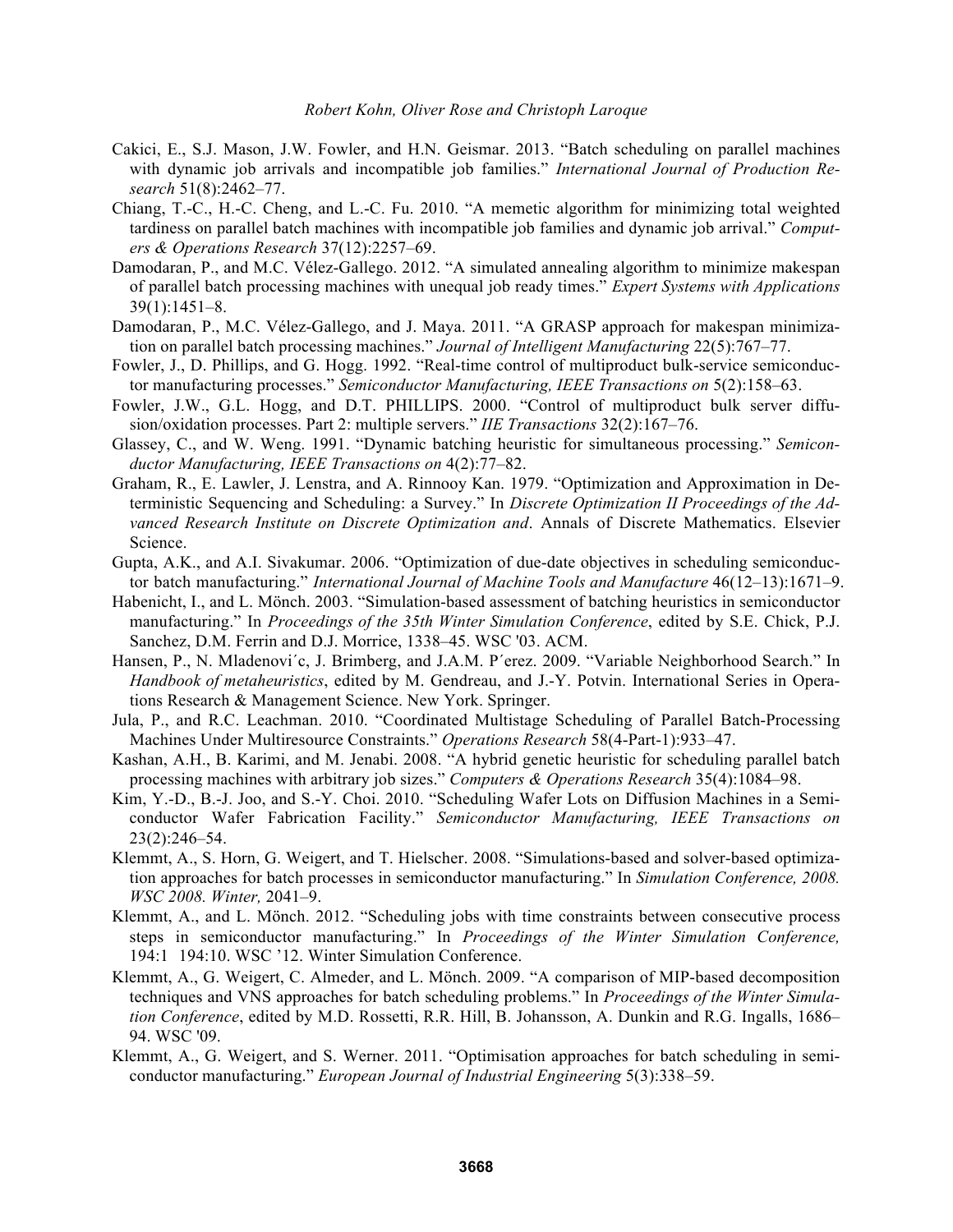- Li, L., F. Qiao, and Q. Wu. 2008. "ACO-Based Scheduling of Parallel Batch Processing Machines with Incompatible Job Families to Minimize Total Weighted Tardiness." In *Ant Colony Optimization and Swarm Intelligence*, edited by M. Dorigo, M. Birattari, C. Blum, M. Clerc, T. Stützle and A. Winfield, 219–26. Lecture Notes in Computer Science. Springer Berlin / Heidelberg.
- Malve, S., and R. Uzsoy. 2007. "A genetic algorithm for minimizing maximum lateness on parallel identical batch processing machines with dynamic job arrivals and incompatible job families." *Computers & Operations Research* 34(10):3016–28.
- Mason, S.J., M. Kurz, M.E. Pfund, J.W. Fowler, and L. Pohl. 2007. "Multi-Objective Semiconductor Manufacturing Scheduling: A Random Keys Implementation of NSGA-II." In *Proceedings of the IEEE Symposium on Computational Intelligence in Scheduling (SCIS '07),* 159–64.
- Mathirajan, M., and A.I. Sivakumar. 2006. "A literature review, classification and simple meta-analysis on scheduling of batch processors in semiconductor." *The International Journal of Advanced Manufacturing Technology* 29(9):990–1001.
- Mladenović, N., and P. Hansen. 1997. "Variable neighborhood search." *Computers & Operations Research* 24(11):1097 1100.
- Mönch, L., and C. Almeder. 2009. "Ant Colony Optimization for Scheduling Jobs with Incompatible Families on Parallel Batch Machines." In *Proceedings of the 4th Multidisciplinary International Scheduling Conference (MISTA),* 106–14.
- Mönch, L., H. Balasubramanian, J.W. Fowler, and M.E. Pfund. 2005. "Heuristic scheduling of jobs on parallel batch machines with incompatible job families and unequal ready times." *Computers & Operations Research* 32(11):2731–50.
- Mönch, L., J.W. Fowler, S. Dauzère-Pérès, S.J. Mason, and O. Rose. 2011. "A survey of problems, solution techniques, and future challenges in scheduling semiconductor manufacturing operations." *Journal of Scheduling* 14(6):583–99.
- Raghavan, N.S., and M. Venkataramana. 2006. "Scheduling Parallel Batch Processors with Incompatible Job Families Using Ant Colony Optimization." In *Proceedings of the International Conference on Automation Science and Engineering,* 507–12. Shanghai.
- Reichelt, D., and L. Mönch. 2006. "Multiobjective Scheduling of Jobs with Incompatible Families on Parallel Batch Machines." In *Evolutionary Computation in Combinatorial Optimization*, edited by J. Gottlieb, and G.R. Raidl, 209–21. Lecture Notes in Computer Science. Springer Berlin / Heidelberg.
- Sha, D., S.-Y. Hsu, and X. Lai. 2007. "Design of due-date oriented look-ahead batching rule in wafer fabrication." *The International Journal of Advanced Manufacturing Technology* 35(5-6):596–609.
- SOLOMON, L., J.W. Fowler, M. Pfund, and P.H. JENSEN. 2002. "THE INCLUSION OF FUTURE ARRIVALS AND DOWNSTREAM SETUPS INTO WAFER FABRICATION BATCH PROCESSING DECISIONS." *Journal of Electronics Manufacturing* 11(02):149–59.
- van der Zee, D.J. 2007. "Dynamic scheduling of batch-processing machines with non-identical product sizes." *International Journal of Production Research* 45(10):2327–49.
- Wang, H.-M., and F.-D. Chou. 2010. "Solving the parallel batch-processing machines with different release times, job sizes, and capacity limits by metaheuristics." *Expert Systems with Applications*  37(2):1510–21.
- Yugma, C., S. DAUZERE-PERES, A. Derreumaux, and O. Sibille. 2008. "A Batch Optimization Solver for diffusion area scheduling in semiconductor manufacturing." In *Advanced Semiconductor Manufacturing Conference, 2008. ASMC 2008. IEEE/SEMI,* 327–32.
- Yurtsever, T., E. Kutanoglu, and J. Johns. 2009. "Heuristic based scheduling system for diffusion in semiconductor manufacturing." In *Proceedings of the Winter Simulation Conference*, edited by M.D. Rossetti, R.R. Hill, B. Johansson, A. Dunkin and R.G. Ingalls, 1677–85. WSC '09.